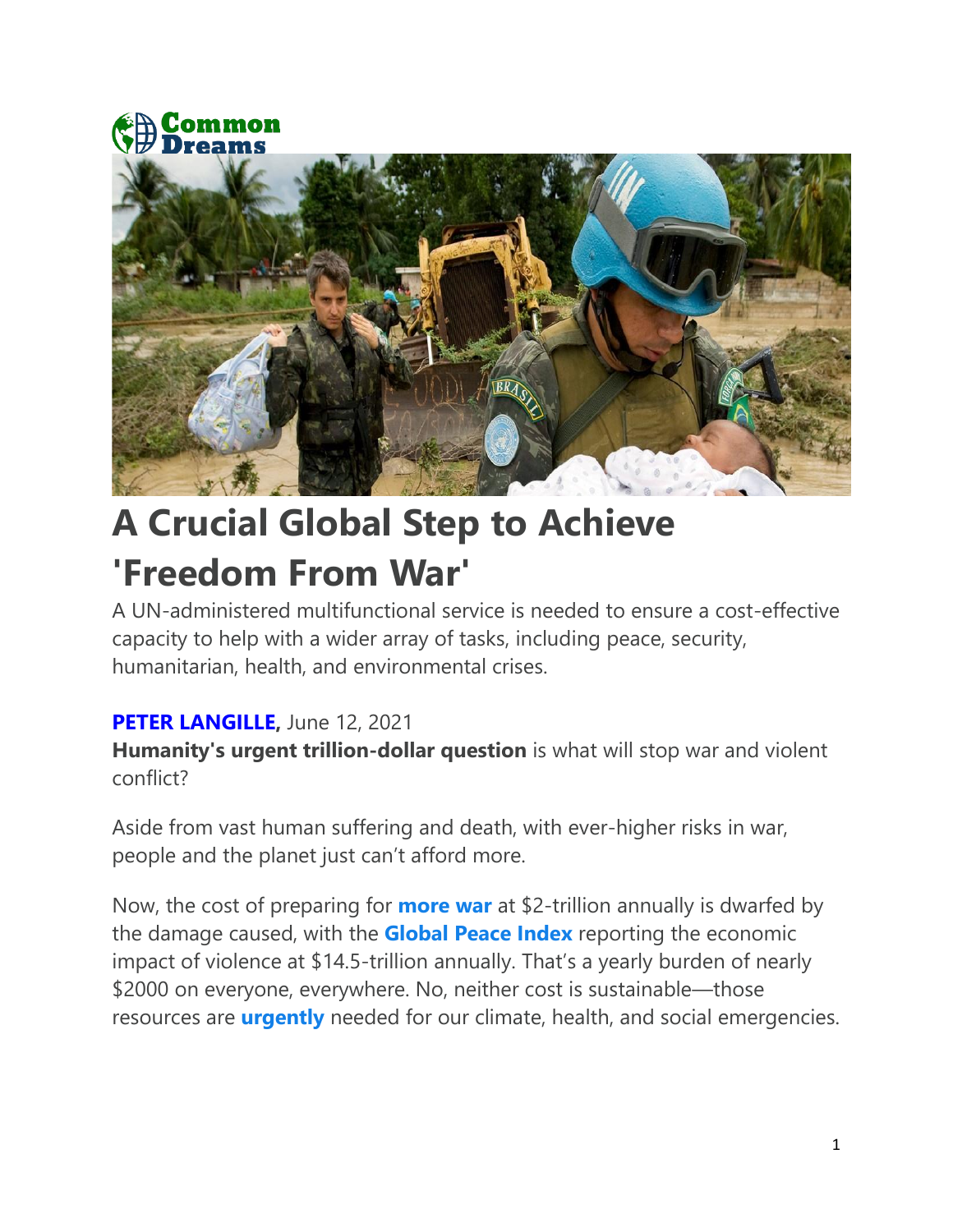## **UNEPS is designed to help prevent armed conflict and genocide, to protect civilians at extreme risk, to ensure prompt start up for peace operations, and to address human needs where others either cannot or will not.**

The future—if there is to be one—will depend on far deeper cooperation occurring within the next few years.

Yet it seems unlikely that war will end simply from opposition, protest or just more calls for cuts. A useful point from Buckminister Fuller was that "you never change things by fighting the existing reality. To change something, build a new model that makes the existing model obsolete."

In 1961, President J.F. **[Kennedy](https://2009-2017.state.gov/p/io/potusunga/207241.htm)** and officials from the State Department suggested a new model in *[Freedom From War](https://archive.org/details/FreedomFromWar/page/n5/mode/2up)*. Then, the process was understood to entail scaling down national armaments while scaling up a stronger United Nations, with a UN Peace Force to maintain peace as disarmament proceeds.

Now, there is a viable update on that model that may even be the elusive game changer: a proposed UN Emergency Peace Service (UNEPS).

No, it's not "mission-impossible." In 2005, Congressman Albert Russell Wynn attracted eight co-sponsors to introduce **[H-Res 180](https://www.govinfo.gov/app/details/BILLS-109hres180ih)** "…that the United States should use its voice and vote at the United Nations to support the creation of a permanent United Nations Emergency Peace Service…"

With 29 co-sponsors in 2007, Wynn introduced **[H-Res 213](https://www.congress.gov/bill/110th-congress/house-resolution/213/all-info)**, to express "…the sense of the House of Representatives that a United Nations Emergency Peace Service capable of intervening in the early stages of a humanitarian crisis could save millions of lives, billions of dollars, and is in the interests of the United States."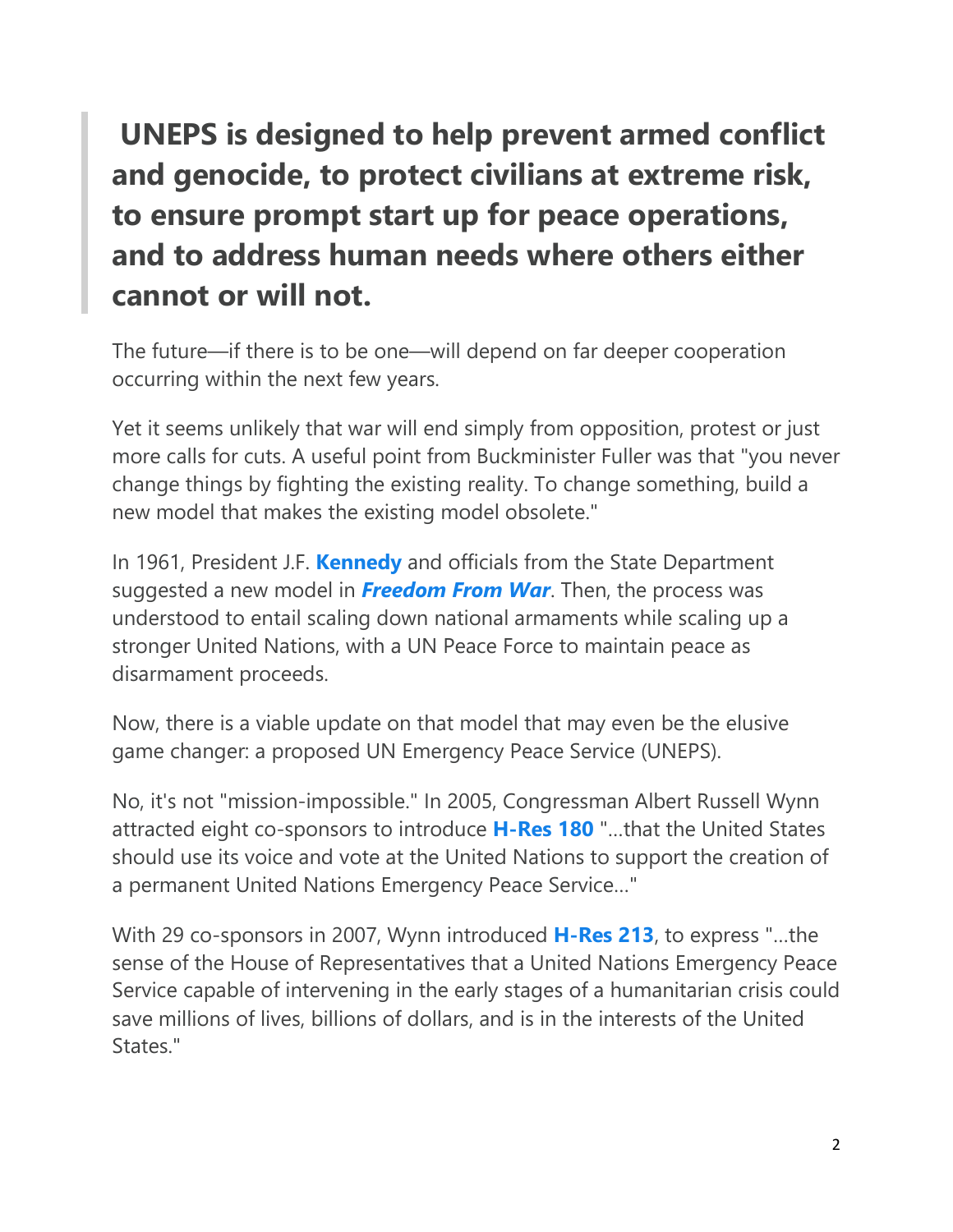Then, presidential candidate **[Barrack Obama](https://fpif.org/global_cooperation_the_candidates_speak/)** responded that he did not "…support the creation and funding of the United Nations Emergency Peace Service." Although Hillary Clinton's response was a "maybe," the push for UNEPS was off the agenda.

So, with senior Administration officials now speaking of a renewed commitment to the United Nations, perhaps it's time to step up for a third try.

Afterall, the UN was established after the last World War, primarily to prevent further war, just never given the means. Yet the UN remains the one universal organization, with wider legitimacy and a Charter priority to "save succeeding generations from the scourge of war."

With this one development—effectively a standing "UN 911" first responder for complex emergencies—the UN would finally have a rapid, reliable capacity to fulfill four of its tougher assigned tasks. A UNEPS is designed to help prevent armed conflict and genocide, to protect civilians at extreme risk, to ensure prompt start up for peace operations, and to address human needs where others either cannot or will not.

### **The future—if there is to be one—will depend on far deeper cooperation occurring within the next few years.**

The core principles underlying the UNEPS proposal are that it be: a permanent standing, integrated UN formation; highly trained and well-equipped; multidimensional; multifunctional; gender-equitable; and a complement to existing UN arrangements.

This would be a standing UN formation, ready to serve in diverse operations, immediately available upon authorization of the UN Security Council. With dedicated UN personnel, advanced doctrine, training and equipment, UN operations could get off to a good start quickly at the outset of a crisis.

It's also to be a first-in, first-out service, limited to deployments of six months. With a prompt, coherent start-up, it is to de-escalate and calm the crisis,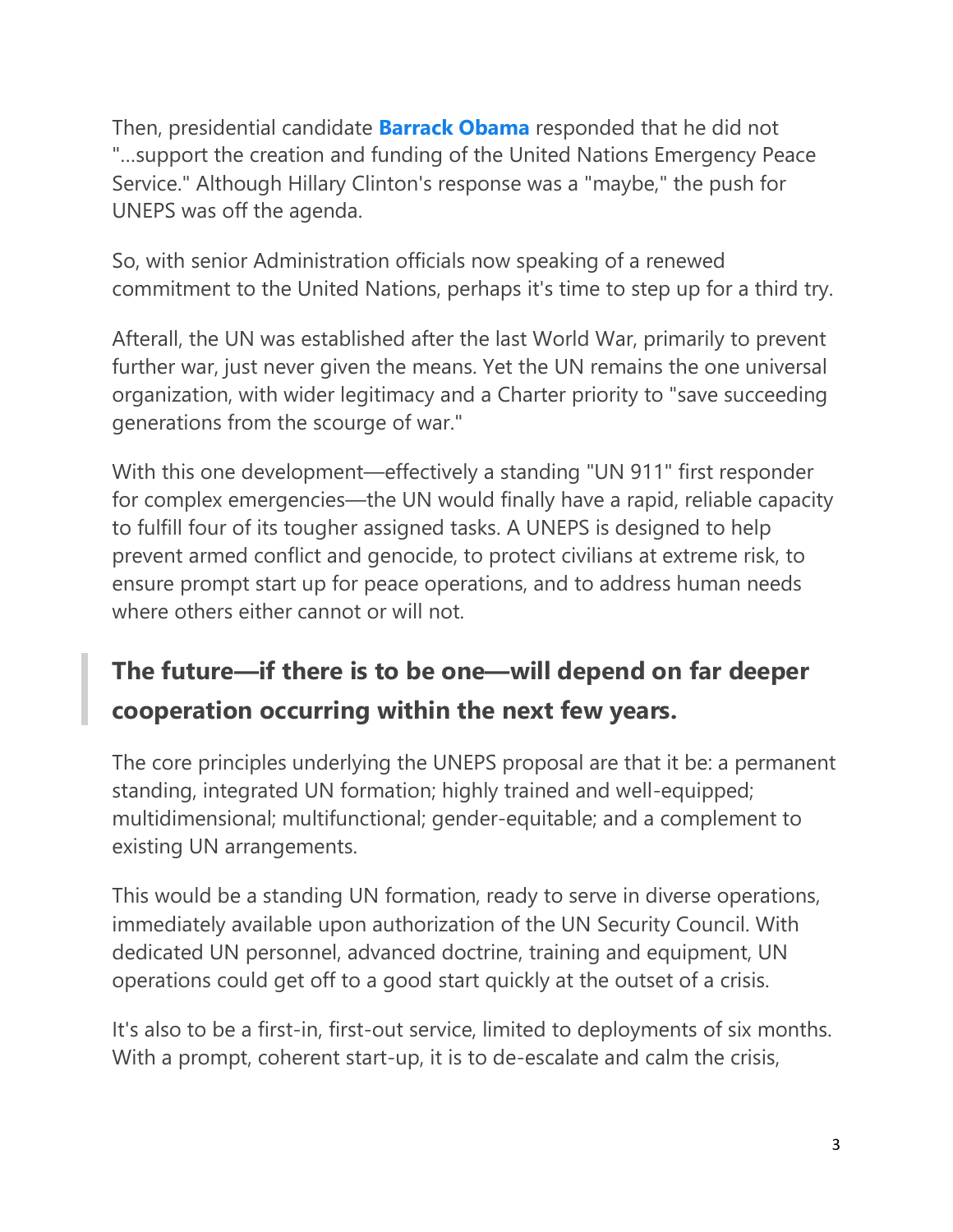averting the need for more or, if required, lay a solid foundation for follow-on efforts.

Clearly, this is more sophisticated than just a force.

As a "UN 911" first responder for complex emergencies, a UNEPS is not intended for war-fighting, but primarily to provide prompt, reliable help. Yet it has sufficient strength to serve as a vanguard, a strategic reserve, a robust protector and a security guarantor, both to deter violent crime and respond, when necessary, to prevent and protect.

As a multidimensional service, a UNEPS would include sufficient police to restore law and order, a military formation to deter aggression and maintain security, as well as civilian teams to provide essential services for conflict resolution, human rights, health care, disaster assistance and quick impact peacebuilding projects.

A multifunctional service is needed to ensure a cost-effective capacity to help with a wider array of tasks, including peace, security, humanitarian, health, and environmental crises. With its modular formation, responses can be tailored for specific operational requirements.

Another distinct feature of a UNEPS is that it would be composed of 13,500 dedicated individuals recruited worldwide within a permanent UN service rather than drawn from national forces. After screening and selection based on merit, skill and commitment, its personnel would be extensively trained, equipped and employed by the UN. They would also be co-located on a UNEPS base under an operational headquarters and two mobile mission headquarters.

Thus, a UNEPS is a new model that would help to offset the political pressure governments face when confronted with awkward decisions about whether to deploy their people into potentially high-risk operations. There would be no shortage of applicants from the best and brightest worldwide as this would be a unique opportunity to serve humanity.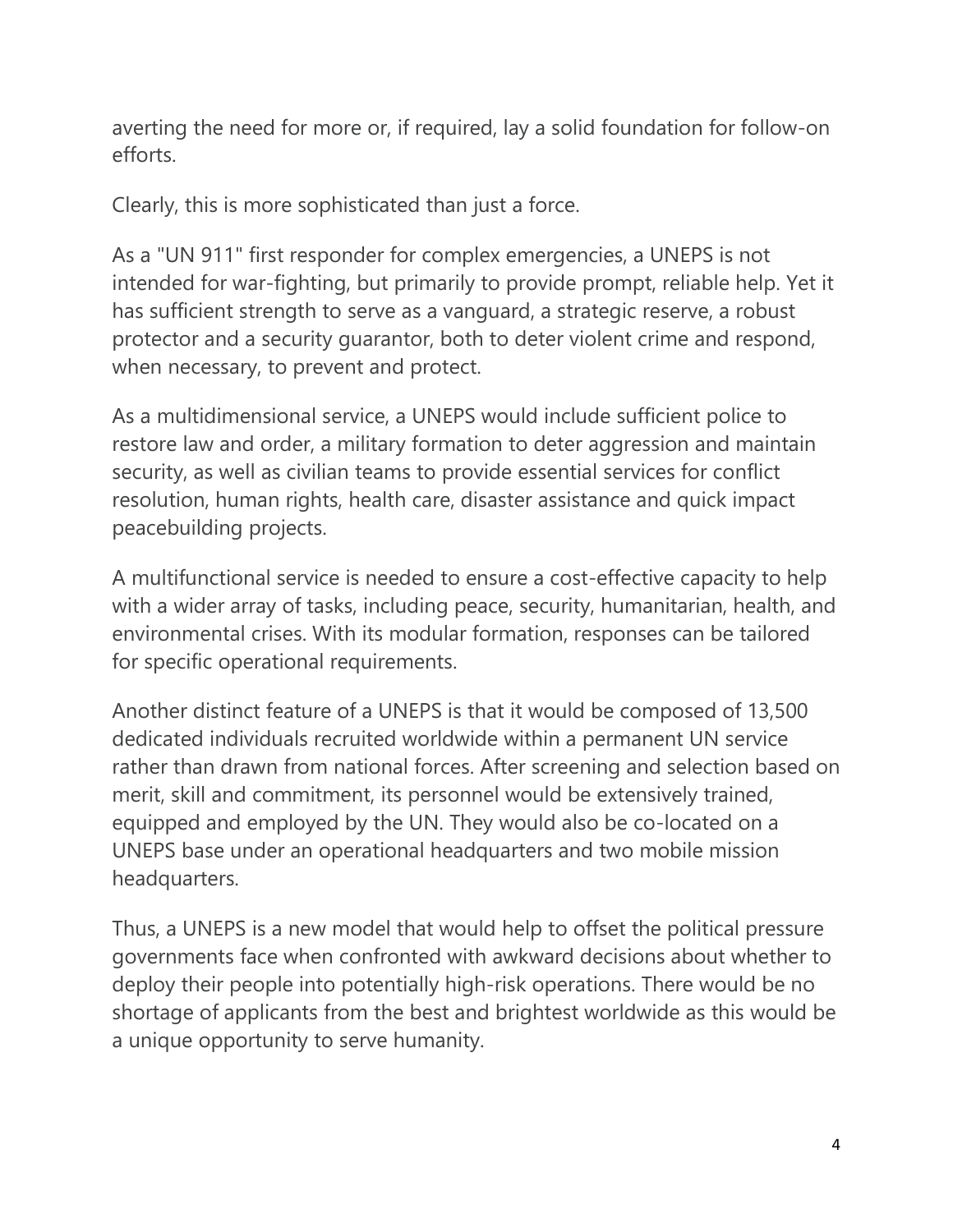Unlike previous proposals, a UNEPS is to complement existing UN arrangements, with a gender-equitable service, which would also help with conflict resolution and to develop higher standards system-wide. Aside from being a more rapid and reliable lifesaver, this option appears to be a huge a cost-saver.

Developing a UNEPS will entail approximately \$3 billion in start-up costs, with annual recurring costs of \$1.5 billion, shared proportionally among 193 Member States.

Yet a UNEPS should help to prevent the escalation of volatile conflicts; deter groups from violence; and cut the size, length, cost and frequency of UN operations. Success in just one of these areas would provide a real return on the investment.

Equally important, would be the development of a legitimate UN security guarantor to build confidence and facilitate a wider disarmament process; one that must start to free up the vast resources currently wasted on constant preparation for more war.

That the proposed UN service should also save millions of lives and trillions of dollars may yet help to motivate and mobilize the effort required.

Sure, the bonus of a big joint project involving the Permanent Five members of the UN Security Council (Britain, China, France, Russia and the United States) is that in draining the fuel from confrontation to encourage cooperation, governments will have far more resources to help both their own people and the more vulnerable.

A United Nations Emergency Peace Service has the potential to help and to be one big step toward "freedom from war."

Who might be up for a third try?